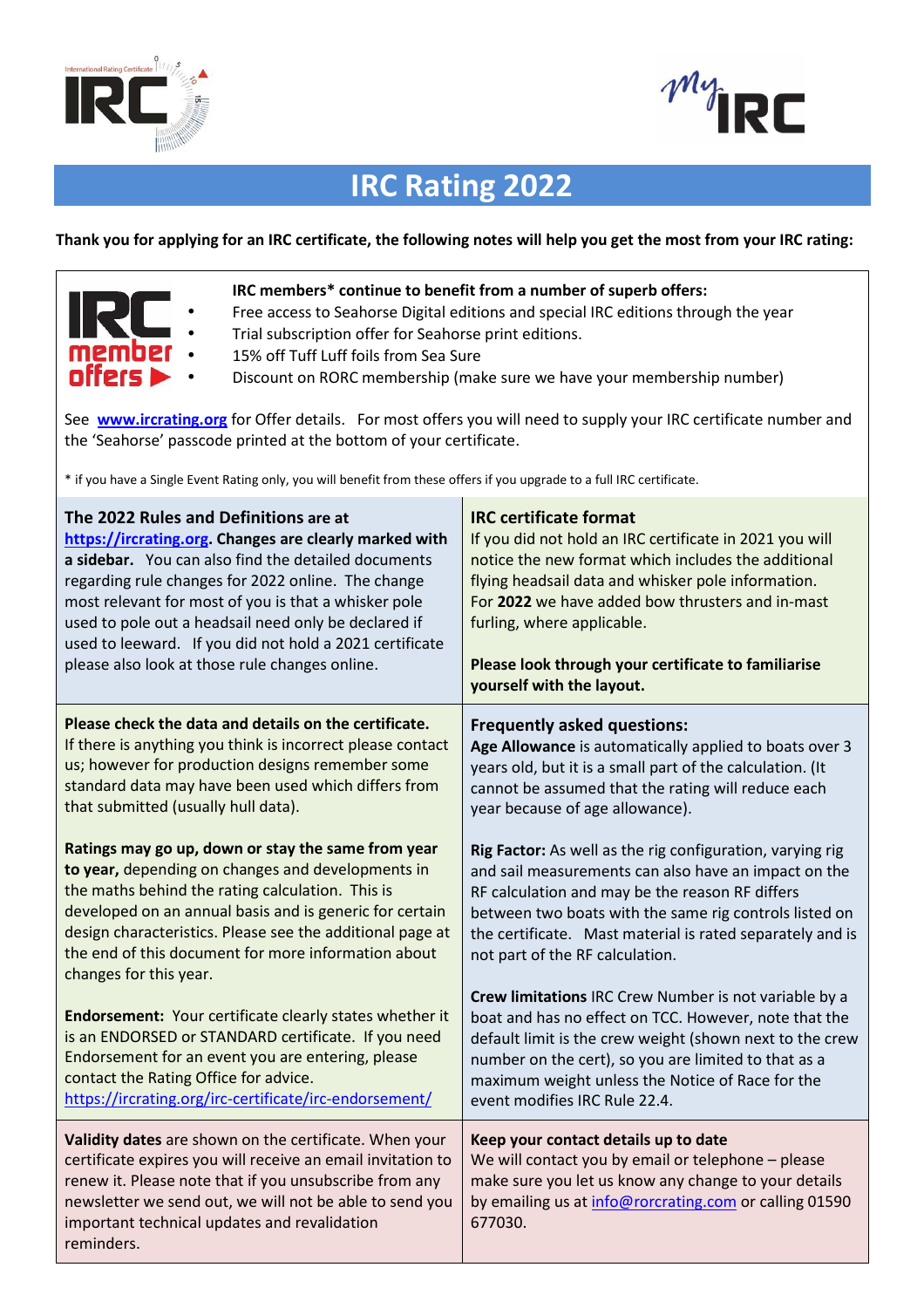## **Please apply for all your IRC ratings, copy certificates and sail numbers at https://myirc.rorcrating.com**

We cannot accept data by telephone.

| <b>Amended certificates</b> (n/a SER)<br>For amended certificates, make sure you complete the<br>'Source of Information' to avoid any delays, thank you.<br>If you have an Endorsed certificate, remember that any<br>amendments to rated data will require official<br>measurement, please refer to our website especially<br>regarding sail data and talk to the Rating Office for<br>advice if necessary.<br>We reserve the right to refuse to amend a certificate if<br>we believe its purpose is to take advantage of a<br>forecast eg. reducing sail for a windy forecast. | <b>Trial certificates</b> (n/a SER)<br>When you apply for a trial certificate through MyIRC,<br>the Rating Office needs to approve the trial before you<br>pay for it. Once approved, you will receive an email<br>asking you to login and pay. If it not approved, we will<br>email you to explain why. Note that there are limits to<br>the number of trial certificates that are allowed, you<br>can find details on the IRC website in the 'Policies &<br>Information' section here: https://ircrating.org/irc-rule/ |
|----------------------------------------------------------------------------------------------------------------------------------------------------------------------------------------------------------------------------------------------------------------------------------------------------------------------------------------------------------------------------------------------------------------------------------------------------------------------------------------------------------------------------------------------------------------------------------|--------------------------------------------------------------------------------------------------------------------------------------------------------------------------------------------------------------------------------------------------------------------------------------------------------------------------------------------------------------------------------------------------------------------------------------------------------------------------------------------------------------------------|
| <b>Short-handed certificate</b><br>$(n/a$ SER)<br>If you do short-handed (1 or 2 people) racing, and your<br>boat is in a different configuration for this, you can<br>apply for a separate Short-Handed certificate, see IRC<br>Rule 8.2.1. You can apply for this through MyIRC.<br>There is no rating adjustment just for the reduced<br>number of crew.                                                                                                                                                                                                                      | <b>Change of Ownership (Re-registration)</b> (n/a SER)<br>If you sell your boat and the new owner wishes to race<br>it (or if you buy a boat with a current full IRC<br>certificate), the new owner needs to apply for Re-<br>registration in MyIRC. Make sure that suitable<br>arrangements are made regarding your sail number if<br>you wish to transfer it to another boat.                                                                                                                                          |

*n/a SER = Not Available or Not Applicable for Single Event Ratings* 

## **STIX and AVS Stability data**

If you are planning to enter an event that is OSR Cat 3 or over you may need to have STIX & AVS (stability) data on your IRC certificate. Please check the specific events you are entering to see if it is required. Information about STIX & AVS can be found on the IRC website under Safety and Stability: https://ircrating.org/irc-racing/racemanagement/. Once obtained, the information will be added to your certificate free of charge as long as there are no other changes. STIX & AVS can be calculated by the Rating Authority from an ORC Stability and Hydrostatics Datasheet (for the boat in its current condition).

## **Copy certificates**

A copy of the last valid IRC certificate for any boat may be purchased. For limitations on copy certificates see https://ircrating.org/irc-rule/copy-certificate-policy/

## **PLEASE SEE MORE INFORMATION ABOUT THIS YEAR'S RATING FORMULATION BELOW**

## **Certificate issued by the GBR IRC Rule Authority:**

RORC Rating Office (Seahorse Rating Ltd) Seahorse Building Bath Road LYMINGTON Hampshire SO41 3SE UK

Seahorse Rating Ltd is registered in England, Company Registration Number 20412

Telephone +44 (0)1590 677030 E-mail info@rorcrating.com Online www.rorcrating.com IRC Online www.ircrating.org

**Social Media**  IRC Rating: @ircrating RORC Rating Office: @rorcrating